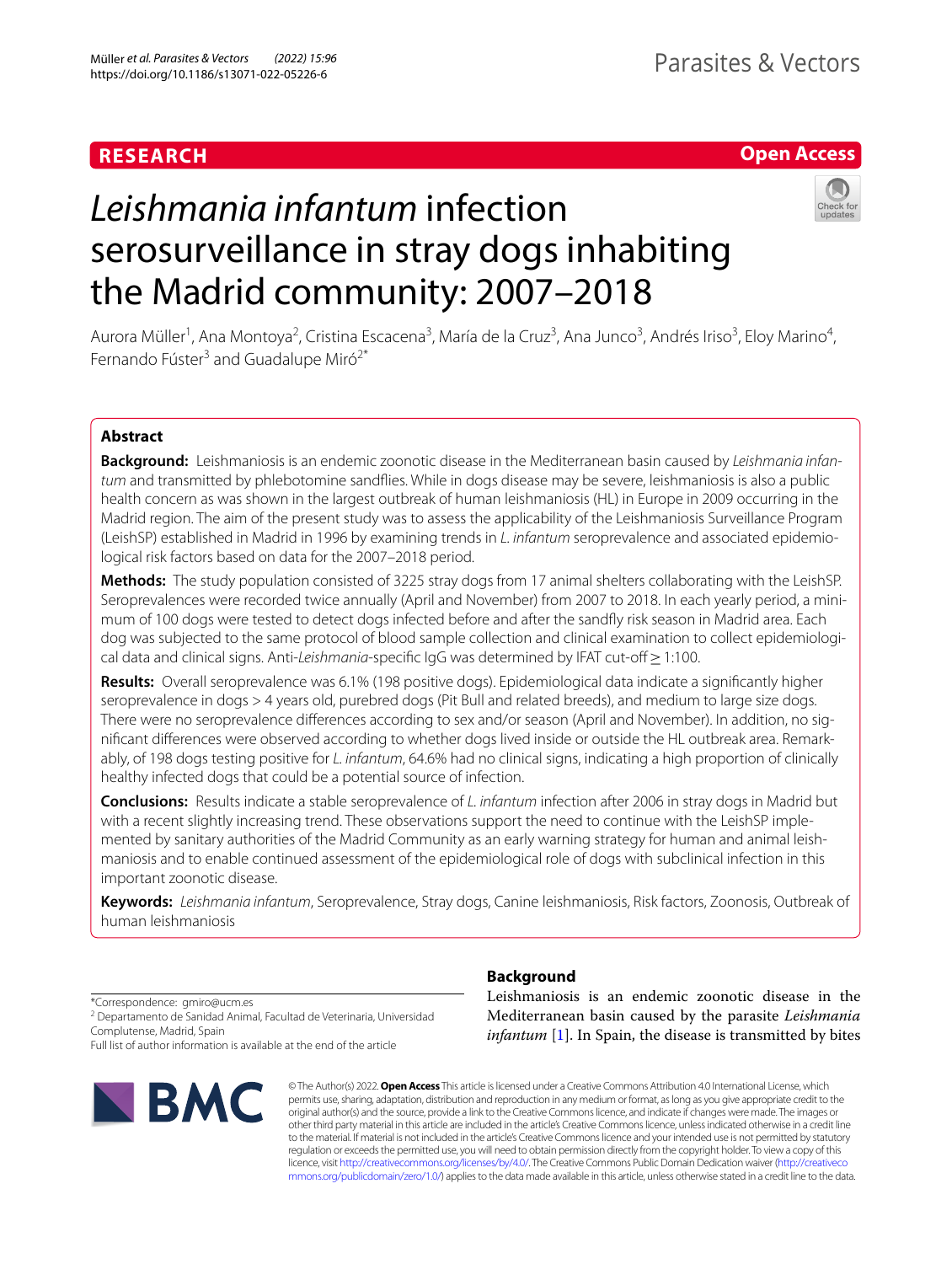of the female sandfies *Phlebotomus perniciosus* and *P. ariasi*. At our latitude, the dog is the main reservoir for the spread of the parasite to humans and other animals [[1\]](#page-5-0). Canine leishmaniosis is a chronic disease with variable clinical signs ranging from subclinical forms seen in clinically healthy infected dogs to other forms presenting with lymphadenomegaly as the most frequent sign, along with exfoliative dermatitis, alopecia, skin ulcers, onychogryphosis, lameness, anorexia, weight loss, cachexia, uveitis, epistaxis, and anaemia, with kidney failure as the most serious clinical manifestation  $[2, 3]$  $[2, 3]$  $[2, 3]$  $[2, 3]$ . These clinical manifestations are not always present when dogs are infected but clinically healthy. This determines that the dog is the main infection focus for sandfies, and therefore for other dogs, other animals, and even humans. A serological diagnosis has been established as a very useful tool for the early detection of infection in dogs. This tool has proved efective for the detection of clinically healthy infected (CHI) dogs [\[4](#page-5-3), [5\]](#page-6-0).

*Leishmania infantum* can afect up to 70 diferent animal species, making it a severe zoonosis [\[6](#page-6-1)]. In humans, the disease is usually associated with a poor immune response and has been reported mainly in immunocompromised patients such as HIV and organ transplant patients [[6\]](#page-6-1). In our region (Madrid Community), the incidence rate was 1.12 cases per 100,000 inhabitants and year according to studies carried out from 1999 to 2003 [[7\]](#page-6-2). Later in 2012, this rate increased to 22.2 cases per 100,000 inhabitants [[8\]](#page-6-3). To date, this epidemiological event is considered the largest outbreak of human leishmaniosis recorded in Europe. The outbreak started in 2009, afecting the municipalities of the southwestern region of Madrid (Leganés, Getafe, Fuenlabrada, and Humanes de Madrid), and although in remission, it remains active today. In the epidemiological season from the second semester of 2009 to the frst semester of 2010, there was a signifcant increase in the number of cases that rose from 9 to 27, continuing with 173 in 2011, 206 in 2012, 64 in 2013, and 113 in 2014, and thereafter declining gradually to 84 in 2015, 75 in 2016, 78 in 2017, 50 in 2018, and 55 cases in 2019 [[9\]](#page-6-4). It should be noted that the hare was confrmed as the main reservoir for the Madrid outbreak [\[10](#page-6-5), [11\]](#page-6-6).

In the Madrid Community, a surveillance system for this disease in stray dogs was implemented in 1996 [\[12](#page-6-7)], and later extended to cats, other potential reservoirs, and even sandflies  $[11, 13, 14]$  $[11, 13, 14]$  $[11, 13, 14]$  $[11, 13, 14]$  $[11, 13, 14]$ . The Canine Leishmaniosis Surveillance Plan in the Madrid region is based on monitoring the prevalence of *L. infantum* infection over time and detecting associated risk factors. For this, antibodies are determined in stray dogs by means of a test in April and another one in November on the basis that the activity of the vector is bimodal and linked to the weather, with mild temperatures in spring and autumn favouring the biology of the sandfly. This means that dogs infected in autumn could be detected in April and those infected in early summer could be recorded in November [\[12](#page-6-7)]. This surveillance system guided the search and detection of new reservoirs (e.g., hares and rabbits) in the human outbreak of the disease in the Madrid Community as the incidence rate in the dog was between a surprising 1.6–2 percent while in humans it had increased dramatically [\[8](#page-6-3), [10,](#page-6-5) [15,](#page-6-10) [16](#page-6-11)].

Following on from our previous study [\[12](#page-6-7)], the aim of the present survey was to focus on data for the period between 2007 and 2018 to calculate the seroprevalence of *L. infantum* in stray dogs in the Community of Madrid and assess the impacts of the epidemiological variables sex, breed, age, clinical signs, and living or not in the human leishmaniasis outbreak area.

## **Methods**

#### **Study area**

The present study was carried out in the Madrid Community (central Spain), whose altitude varies from 491 to 2400 m. Vegetation is also highly variable, with wooded areas of deciduous trees, pine forests, and scrub areas. The climate is of the Mediterranean-continental type with cold winters and hot, dry summers. Rains appear in spring and autumn and temperatures at this time are mild, around 20 °C in spring and 15 °C in autumn. However, of note is a signifcant increase in temperatures and a relative decrease in rainfall detected in the past 30 years  $[17–19]$  $[17–19]$  $[17–19]$ .

#### **Study design**

Based on vector phenology and climatology, two samplings were scheduled each year, one in spring (April– May) and one in autumn (November). The sample of dogs included in each period ranged from 100 to 150 dogs.

A total of 17 shelters were included in the present study. Each dog was subjected to the same protocol, which consisted of the collection of data regarding age, sex, breed, and clinical signs. Dog's ages were estimated according to several factors (e.g., body condition, external appearance, development stage of genitals, and dentition), establishing four age groups  $\left($  < 1 year, 1–3 years, 3–7 years and > 7 years). We established fve size groups: x-small (< 6 kg), small (6–14.9 kg), medium (15–24.9 kg), large (25–39.9 kg), and x-large ( $\geq$  40 kg). The municipality of capture of the animal was also recorded to examine the seroprevalence of *L. infantum* in relation to the whether or not the dogs were living in the area of the outbreak of human leishmaniosis (Getafe, Fuenlabrada, Leganés, and Humanes de Madrid).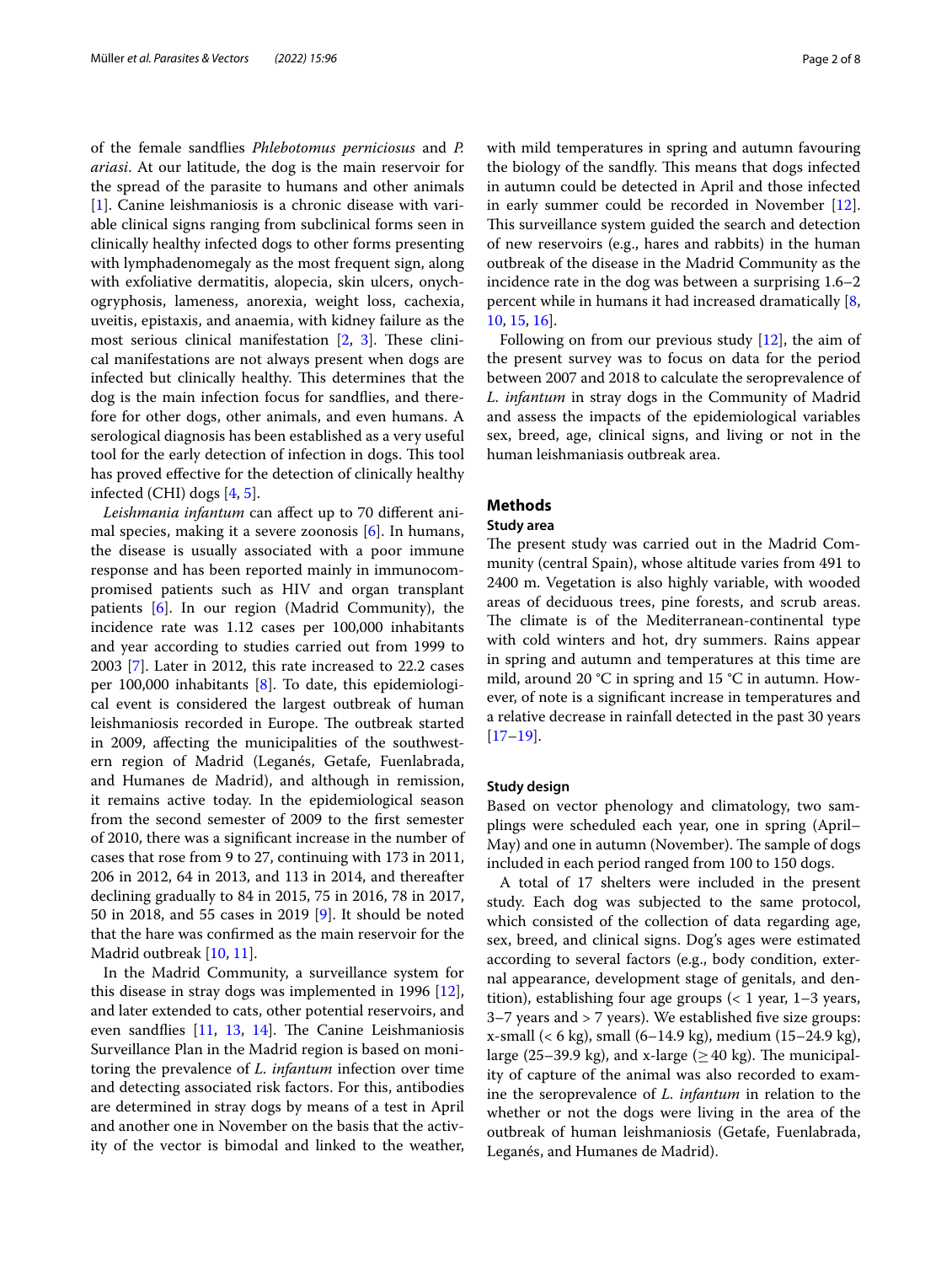#### **Samples and laboratory diagnosis**

Blood and faeces samples were also collected from the dogs included in our study. Samples were kept at 4 °C until processed at the laboratory.

Specifc antibodies to *L. infantum* were detecting using the indirect immunofuorescence antibody test (IFAT) against in-house cultured promastigotes. The IFAT for anti-*Leishmania*-specifc immunoglobulin G (IgG) antibodies was performed as described previously using a cut-of≥1:100 to defne seropositivity [[20](#page-6-14)].

For coprological analysis, we used the modifed Telemann sedimentation method plus merthiolate-iodineformalin staining followed by examination under a light microscopy [[21](#page-6-15)].

#### **Statistical analysis**

Seroprevalence was defned as the percentage of sample testing positive for antibodies to *L. infantum*. The chi-square test was used to assess associations between *L. infantum* seroprevalence and age, sex, breed, clinical signs compatible or not with infection, the presence of intestinal parasites, and belonging or not to the area of the human leishmaniosis outbreak. Signifcance was set at  $p \le 0.05$ .

#### **Results**

For a total of 3225 dogs included in this study, the overall seroprevalence of *L. infantum* was 6.1% (198/3225). Over the 12-year study period, seroprevalence has varied signifcantly from 1.7% recorded in 2007 to 10.6% in 2018  $(x^2 = 34.5; df = 11; p < 0.001)$  $(x^2 = 34.5; df = 11; p < 0.001)$  $(x^2 = 34.5; df = 11; p < 0.001)$ . As illustrated in Fig. 1, lowest seroprevalences were observed in 2007 (1.7%; 4/237), 2009 (2.9%; 6/209), 2010 (4.7%; 10/212), 2011 (4.1%; 9/217), and 2014 (4.8%; 15/310); intermediate seroprevalences in 2012 and 2015, both at 5.6% (17/305 and 17/303 respectively), and higher rates in 2016 (9.3%; 29/312), 2017 (8.5%; 28/329), and 2018 (10.6%; 28/265).

<span id="page-2-0"></span>



<span id="page-2-1"></span>When seroprevalences were compared by season, no signifcant diferences were observed between autumn with spring. These results were  $5.5\%$  (89/1,620) for the whole of the autumn compared to 6.8% (109/1605) recorded in the set of data for spring  $(\chi^2 = 2.35; df = 1;$  $p=0.125$ ). In addition, no significant seroprevalence differences were observed between seasons in each year, nor when comparing autumns across the 12 years observed  $(x^2 = 17.6; df = 11; p = 0.091)$ . In contrast, we did find significant differences between all springs ( $\chi^2$  = 22.5; *df* = 11;  $p=0.020$ , with the higher rates observed in spring 2017 (10.7%; 18/169) and 2018 (11.43%; 4/123) and the lowest in spring 2007 (2.4%; 3/124).

When we examined dog-related factors, seroprevalences recorded were similar at 6.4% for males (112/1750) and 5.7% for females  $(82/1437)$   $(\chi^2 = 0.664; df = 1;$  $p=0.415$ ); lower for puppies (<1 year) (1.2%; 6/483) and dogs aged 1–3 years (4.9%; 84/1714) versus those aged 3–7 years (10.3%; 84/814) or > 7 years (12.6%; 23/183)  $(x^2=62.198; df=3; p<0.001)$ ; and higher for large (10.2%; 40/394) and x-large (12.2%; 10/82) versus medium (5.3%; 30/561), small (3.3%; 3/90) or x-small (2.3%; 1/44) dogs  $(x^2 = 14.745; df = 4; p = 0.005)$ . Differences were also observed by breed: seroprevalence was 7.4% (94/1276) in pure breeds, while in mixed breeds it was 5.3%  $(103/1926)$   $(\chi^2 = 5.206; df = 1; p = 0.023)$  and was significantly higher in dangerous breeds (breed-specifc legislation) (10.8%; 27/249) and Dobermans (33.3%; 2/6)  $(x^2 = 7.493; df = 1; p = 0.006).$ 

Clinical signs commonly observed in dogs were cutaneous lesions (alopecia, ulcers, hyperkeratosis, exfoliative dermatitis), lymphadenomegaly, diarrhoea, and lameness. The proportion of dogs with clinical signs compatible with leishmaniosis was 5.9% (176/2990). *Leishmania infantum* seroprevalence was 26.8% (53/198) in sick dogs and 64.6% (128 of 198) in CHI dogs ( $\chi^2$  = 190.356; *df* = 1;  $p = <0.001$ ) (Fig. [2](#page-2-1)).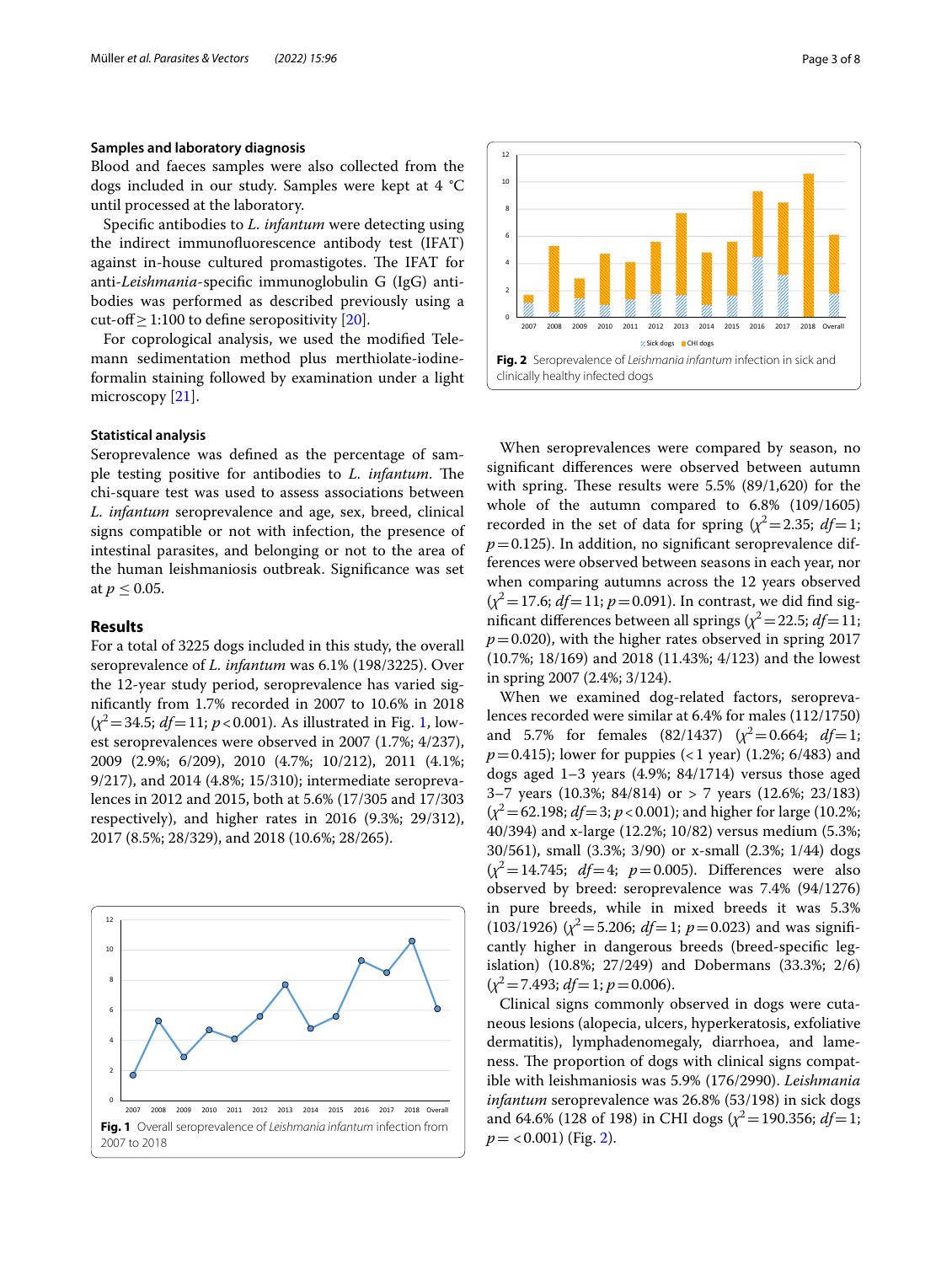



<span id="page-3-0"></span>No signifcant diferences were observed according to geographical area ( $\chi^2$  = 1.690; *df* = 3; *p* = 0.639), healthcare area  $(\chi^2 = 14.907; df = 8; p = 0.061)$ , or outbreak area of human leishmaniosis  $(\chi^2 = 2.428; df = 1;$  $p=0.119$ ). Hence, an overall seroprevalence of 8% (29/363) was observed inside the outbreak area and one of 5.9% (169/2862) outside the outbreak area (Fig. [3\)](#page-3-0). Notwithstanding, over the 12-year study period, signifcant diferences in this last variable emerged in 2013  $(x^2 = 6.07; df = 1; p = 0.02)$  and 2016  $(x^2 = 288.78; df = 1;$  $p=0.011$ ), with higher seroprevalences recorded inside (2013: 19.2%, 5/26 versus 6.6%, 18/274; 2016: 19.1%, 9/47 versus 7.5%, 20/265) than outside the outbreak areas. Outside the human outbreak area, the seroprevalence of *L. infantum* has remained more or less stable, although more recently a signifcant increase was observed: 2017 (8.9%; 26/ 292) and 2018 (9.8%; 23/235)  $(x^2 = 24.224; df = 11; p = 0.012)$ . Within the outbreak area, seroprevalence has been variable over the 12 years, as depicted in Fig.  $3 (x^2 = 25.441; df = 11;$  $3 (x^2 = 25.441; df = 11;$  $p=0.008$ ).

From the 3225 dogs included in this study, 2114 stool samples were obtained, of which 492 had one or more intestinal parasites  $(23.3%)$ . The intestinal parasites detected in order of prevalence were *Giardia duodenalis* (15.3%; *n*=324), *Toxascaris leonina* (3.3%; *n*=69), *Cystoisospora* spp. (2.6%; *n*=54), *Toxocara canis* (2.2%; *n*=46), Fam. Ancylostomatidae (2%; *n*=42), *Trichuris vulpis* (1.2%; *n*=26), Fam Taenidae (0.6%; *n*=12), and *Dipylidium caninum* (0.05%;  $n = 1$ ). Of 16 dogs out of 2990 dogs presenting with diarrhoea, however, none tested positive for *L. infantum* infection and only 6 had intestinal parasites. The seroprevalence observed among parasitized dogs was 4.5% (22/492) and that of non-parasitized dogs was 6.7% (109/1622), which was not significantly different  $(\chi^2 = 3.283; df = 1; p = 0.07)$ .

### **Discussion**

The overall seroprevalence of *L. infantum* in this study was 6.1%, slightly lower than that observed (7.8%) in our similar study for the period 1996–2006 in stray dogs in the Madrid Community  $[12]$  $[12]$ . This seroprevalence is, nevertheless, slightly higher than that observed in other studies carried out in stray dogs in the Madrid region (4.7%; 5.4%) [[22,](#page-6-16) [23](#page-6-17)]. If we compare our data (stray dogs) with those recorded previously in owned dogs, the seroprevalence of *L. infantum* infection is signifcantly lower in the latter  $(1.2-2.1\%)$  [\[15](#page-6-10)]. These results are in agreement with those reported by other authors, who suggest that this diference in seroprevalence may be explained by stray dogs spending longer periods outside along with a lack of preventive measures against sandfies (e.g., use of repellents and insecticides) [\[24](#page-6-18), [25\]](#page-6-19).

It should also be considered that while mean seroprevalence for our 12-year study period (2007–2018) was 6.1%, over this period, seroprevalence values have been highly variable, the lowest value (1.7%) being recorded in 2007 and the highest in 2016 (9.3%) and 2018 (10.6%). Similar variability in seroprevalence data was observed over 10 years (1996–2006) in a study by Miró et al. (2007) [[12\]](#page-6-7). Our present results, however, point to an increasing trend in seroprevalence in the more recent years. In a questionnaire-based survey addressing the clinical management of canine leishmaniosis in veterinary clinics across Spain, 34.9% of participating veterinarians felt that the incidence of *L. infantum* infection could be rising while 50.2% thought that incidence rates were currently fairly stable [\[26](#page-6-20)]. Similarly, other studies carried out in the Madrid region have not detected an increase in the incidence of canine leishmaniosis [\[15](#page-6-10)].

The main risk factor affecting the incidence of canine leishmaniosis is the presence of sandfies infected with *L. infantum* [[27\]](#page-6-21). In addition, factors associated with the vector such as the climate, presence of organic matter, and reservoirs can explain geographical diferences in prevalence and these may be related to human activities [[28–](#page-6-22)[30](#page-6-23)], as observed in the outbreak of human leishmaniosis in Madrid [[31\]](#page-6-24). Our present data suggest that in this outbreak area, seroprevalence has been highly variable throughout the study period, giving rise to four peaks in 2008 (11.5%), 2013 (19.2%), 2016 (19.2%), and 2018 (16.7%) interspersed with years in which there was no case as in 2007 and 2009, at which time the outbreak was declared in the Madrid Community [[8](#page-6-3), [31\]](#page-6-24). Outside the outbreak area, *L. infantum* seroprevalence has been more stable across these study years, although higher seroprevalences were noted in 2017 and 2018 in line with the increasing trend produced in the Madrid Community. When comparing these areas, overall seroprevalences were not significantly different  $(p=0.119)$ : 8.0% (29/363)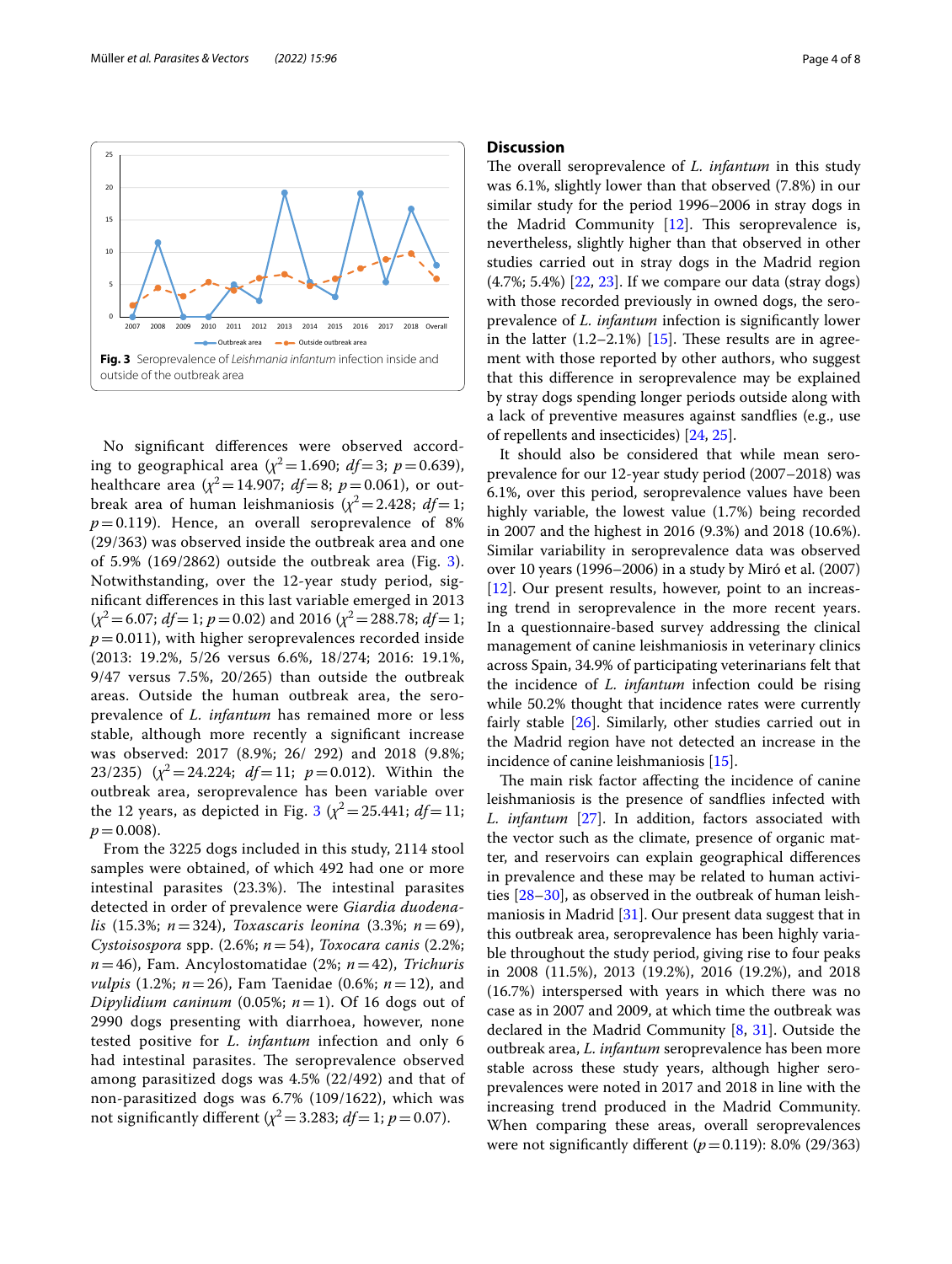in the outbreak area and 5.9% (169 of 2862) outside this area. However, diferences between the zones emerged in 2013 and 2106 in that the seroprevalence was signifcantly higher in stray dogs inhabiting the outbreak area. Accordingly, these results identify the outbreak area as a risk zone where sandfies remain infected. While the dog as a reservoir is an important component of the life cycle of the parasite, hares have been confrmed as a main reservoir in the outbreak of human leishmaniosis [\[10\]](#page-6-5). For all these reasons, we believe that stray dogs are a good indicator of the presence of *L. infantum* infection. In efect, the LeishSP implemented by the Madrid Community is an excellent early warning system for the surveillance of this disease. Moreover, given that the number of cases in humans has not refected the changes observed in the dog seroprevalence map, we may also conclude that human infection in the outbreak area is in remission. We should, nonetheless, warn against lowering our guard as the parasite continues to circulate in this area.

Our seroprevalence rates of *L. infantum* compared between the springs (6.8%) and autumns (5.5%) of the same years are consistent with recent rates reported for owned dogs [[32\]](#page-6-25). However, when seroprevalences obtained in each season of the year are compared, the lowest seroprevalence occurs in the autumn of 2007 (0.9%) and the highest in the spring of 2018 (11.4%). Other authors have also reported higher seroprevalences in spring versus autumn  $[12]$  $[12]$ . The reason for this could lie in a larger proportion of dogs infected in late summer and/or early autumn and these infections being detected in the following spring as anti-*L. infantum* antibodies appear between 90 and 120 days post-infection [[33\]](#page-6-26). In experimental infections, this period of incubation may be as long as 180 days [\[34](#page-6-27)]. In addition, the detection of a greater number of seropositive animals in spring may be because the weather conditions for sandfies in the Madrid Community are more favourable over a longer period as autumn conditions may continue into November, thus allowing for the transmission of *L. infantum* [\[18](#page-6-28), [19,](#page-6-13) [35\]](#page-6-29).

If we compare our seroprevalence data with those reported for other Spanish provinces, these are also variable [\[23](#page-6-17), [36](#page-6-30)]. However, few studies have been conducted in stray dogs and these are not always comparable in terms of the diferent diagnostic techniques used, size and origin of samples, and study duration, among other factors. For example, reports exist of seroprevalences in owned dogs of 34.6% in Malaga, 33.1% in Lleida, 24.6% in Huesca, 22% in Alicante province, and 4.74 to 31% in the Balearic Islands [[23,](#page-6-17) [37](#page-6-31)]. In contrast, in the north and northwest of Spain, respectively, seroprevalences of 0–5% and  $3.7-10.8\%$  have been reported  $[32, 38, 39]$  $[32, 38, 39]$  $[32, 38, 39]$  $[32, 38, 39]$  $[32, 38, 39]$  $[32, 38, 39]$ . In stray dogs, higher seroprevalences were observed in the same area: 2–4.7% in the north and 35.6% in Orense [[23\]](#page-6-17). In a cross-sectional serological survey conducted from 2011 to 2016, four risk areas of *L. infantum* infection in dogs in general were identifed: (1) non-endemic or low risk (0%), (2) hypoendemic or medium risk (0.1–7%), (3) intermediate-high risk (8–16%), and (4) high-risk or hyperendemic  $(>16\%)$  [[23](#page-6-17)]. While our overall seroprevalence was 6.1%, it should be considered that in more recent years a higher seroprevalence was recorded (8.5–10.6%), consistent with the increasing trend described for central Spain by Gálvez et al. [[23](#page-6-17)].

As discussed above, we also need to consider epidemiological factors related to the main host (e.g., age, sex, breed, immunological status, habitat, genetics) [[40](#page-6-34)]. Our data revealed no signifcant seroprevalence diferences related to sex ( $p = 0.415$ ), in agreement with the findings of others [\[12](#page-6-7), [25,](#page-6-19) [36](#page-6-30), [41](#page-6-35), [42\]](#page-6-36). However, some authors have detected a higher seroprevalence in male dogs possibly because of their roaming behaviour [[43](#page-6-37), [44](#page-6-38)]. In 2002, Travi et al. described that adult male hamster presented with more extensive cutaneous lesions due to *L. infantum* infection than prepubertal males and so suggested testosterone may be involved in the diference observed between sexes [\[45](#page-6-39)].

For the groups of dogs in our study aged < 3 years, seroprevalence was lower than in older dogs indicating a unimodal prevalence distribution in agreement with prior work. Dogs > 4 years old showed the greatest probability of infection, explained by their longer exposure to sandfies [[46\]](#page-6-40). Other authors have reported a bimodal pattern with a higher seroprevalence in animals < 3–4 years or  $>$  7–8 years old [\[12](#page-6-7), [25](#page-6-19)]. This elevated seroprevalence in young dogs could be related to a genetic predisposition or immune system immaturity [[43](#page-6-37)].

Signifcant seroprevalence diferences were also observed between purebred (7.4%) and mixed-breed dogs (5.3%). While this diference was not detected in our prior study [[12,](#page-6-7) [25](#page-6-19), [44](#page-6-38)], Cortés et al. observed a lower seroprevalence in mongrel dogs [[47\]](#page-7-0). Likewise, in studies carried out in Brazil, pure breeds (Poodle, Pincher, and Pit Bull) were also found to show a higher seroprevalence than mixed breeds  $[48]$  $[48]$ . In our study, the dog breeds with the highest seroprevalences were a group of dangerous breeds (10.8%) and Dobermans (33.3%). Other authors have also detected higher seroprevalences in breeds such as Boxer, Doberman, German Shepherd, Rottweiler, and Cocker Spaniel [[37](#page-6-31), [43,](#page-6-37) [49\]](#page-7-2). In contrast, the Ibizan Hound is more resistant to infection as it seems that this breed or mixes with this breed elicits an adequate cellular response against *L. infantum* infection. A diferent seroprevalence associated with breed could be attributed to a genetic factor making some breeds more resistant to the pathogenic actions of the parasite [[50\]](#page-7-3). More studies are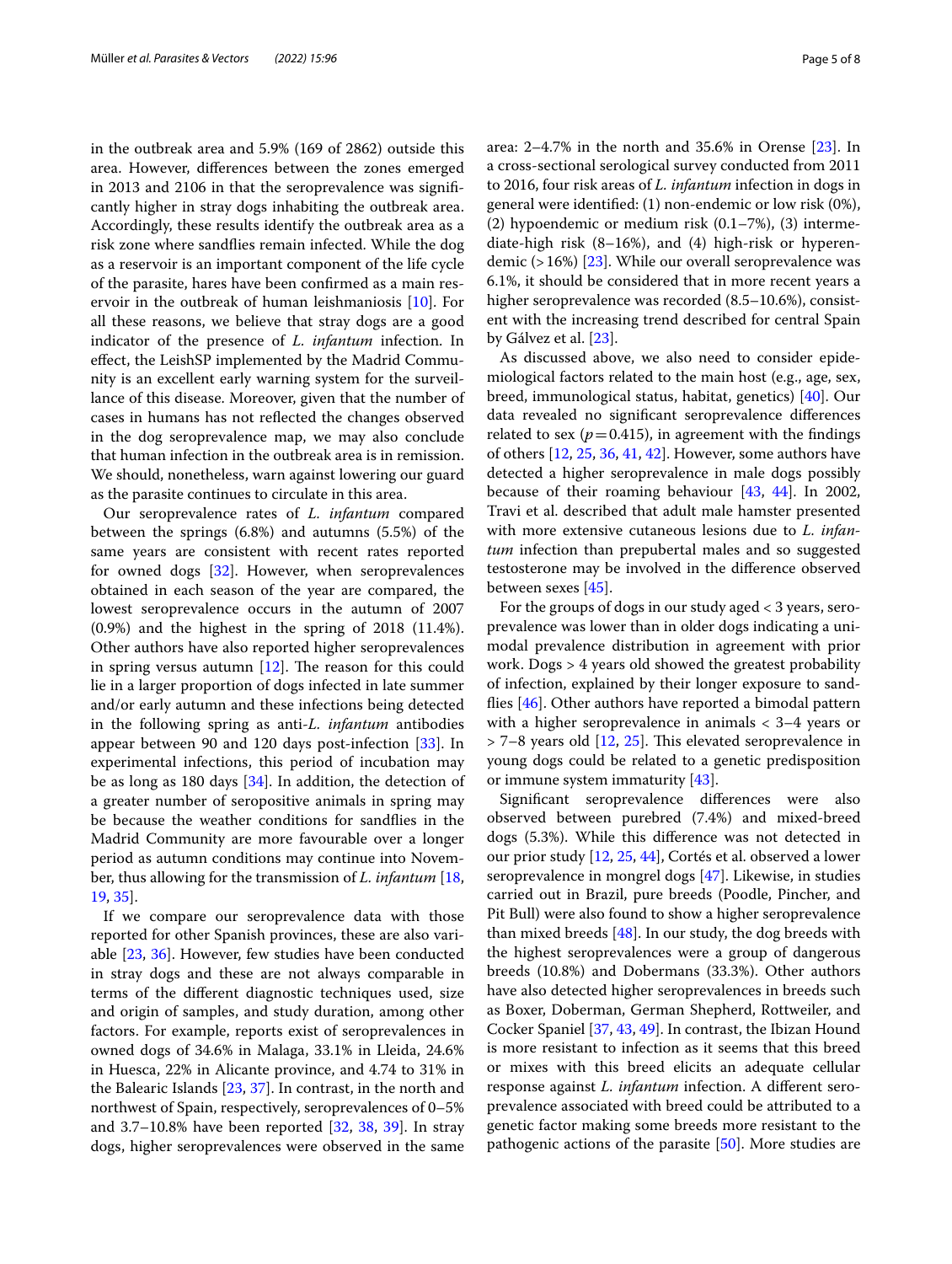needed to determine the genetic factors related to canine leishmaniosis.

As dog size is linked to breed, we observed a signifcantly higher seroprevalence in large (10.2%) and x-large dogs (12.2%) than in medium (5.3%), small (3.3%), and x-small (2.3%) ones, in line with published data [[38,](#page-6-32) [44](#page-6-38), [51\]](#page-7-4). A greater seroprevalence in larger dogs may refect a greater body surface for sandfies to feed on, and therefore a greater likelihood of infection, as observed with other parasite diseases such as canine thelaziosis [\[52](#page-7-5)]. Furthermore, large breed dogs are often used as guard dogs and spend more time outdoors; consequently, these dogs are more susceptible to the bites of female sandfies [[25,](#page-6-19) [47](#page-7-0)].

The proportion of sick dogs with clinical manifestations compatible with canine leishmaniosis in our study was 5.9% (176/2990). The most frequent clinical signs were cutaneous lesions (alopecia, ulcers, hyperkeratosis, exfoliative dermatitis), lymphadenomegaly, and lameness, as described by others [\[2](#page-5-1)]. In efect, these clinical signs are commonly observed by veterinarians [[26\]](#page-6-20).

*Leishmania infantum* seroprevalences were 26.8% (53/198) in sick dogs and 64.6% (128/198) in clinically healthy infected dogs, in line with previous reports [\[12](#page-6-7), [29\]](#page-6-41). This significantly higher seroprevalence in CHI dogs highlights the importance of an early diagnosis in dogs without clinical signs, as these could be a risk for other animals and humans [\[34](#page-6-27)].

Dogs included in the present study were stray, so they often had clinical signs associated with this lifestyle (e.g., poor body condition and gastrointestinal disorders). So, it is difficult to associate some general clinical signs with *L. infantum* infection, such as diarrhoea, which is rarely observed in canine leishmaniosis [\[53](#page-7-6)]. In our study, this clinical sign was observed in only 0.5% of dogs (16/2990). None were infected with *L. infantum*, but six had intestinal parasites as a possible cause of diarrhoea.

In addition, no association was found here between the presence of intestinal parasites and the seroprevalence of *L. infantum*; the prevalence of parasites among seropositive dogs was 4.5% compared with 6.7% for seronegative dogs. In other words, there is no greater risk of a dog getting leishmaniosis if it has intestinal parasites, although this situation could indicate immunocompromise. Our results are similar to those found in earlier studies in which we noted no signifcant association between intestinal parasites and *L. infantum* [[12\]](#page-6-7).

### **Conclusions**

Our fndings highlight the important role of stray dogs as sentinels of *L. infantum* infection and confrm the efectiveness of the LeishSP implemented by the Madrid

Community as an early warning strategy for human and animal leishmaniosis.

#### **Abbreviations**

CHI: Clinically healthy infected; HIV: Human immunodefciency virus; HL: Human leishmaniosis; Ig: Immunoglobulin; IFAT: Immunofuorescence antibody test; Kg: Kilogram; LeishSP: Leishmaniosis Surveillance Program.

#### **Acknowledgements**

The authors are indebted to the staff of the animal protection shelters and veterinarians participating in this study. Also, to the Regional Agricultural Laboratory of the Community of Madrid, which carried out the analysis of the samples. This paper has been sponsored by Elanco Animal Health in the framework of the 16th CVBD® World Forum Symposium.

#### **Authors**' **contributions**

AMU, AMO, GM participated in the design of the study, prepared the draft of the manuscript, and submitted the fnal manuscript. CE, MC, AJ, EM, AI, FF supervised the study results, participated in data analysis and critically revised the manuscript. All authors read and approved the fnal manuscript.

#### **Funding**

Not applicable.

#### **Availability of data and materials**

All data generated or analysed during this study are included in this published article.

#### **Declarations**

#### **Ethics approval and consent to participate**

The study was carried out in accordance with the international guidelines for the Care and Use of Experimental Animals and Spanish Legislation (RD 53/2013).

#### **Consent for publication**

All authors consent for publication.

#### **Competing interests**

The authors declare that they have no competing interests.

#### **Author details**

<sup>1</sup> Unidad Técnica 6 del Área de Salud Pública, Consejería de Sanidad, Comunidad de Madrid, Madrid, Spain. <sup>2</sup> Departamento de Sanidad Animal, Facultad de Veterinaria, Universidad Complutense, Madrid, Spain. <sup>3</sup>Área de Vigilancia de Riesgos Ambientales en Salud, Consejería de Sanidad, Comunidad de Madrid, Madrid, Spain. 4 Unidad Técnica 1-4-7 del Área de Salud Pública, Consejería de Sanidad, Comunidad de Madrid, Madrid, Spain.

#### Received: 13 January 2022 Accepted: 26 February 2022 Published online: 14 April 2022

#### **References**

- <span id="page-5-0"></span>1. Alvar J, Cañavate C, Molina R, Moreno J, Nieto J. Canine leishmaniasis. Adv Parasitol. 2004;57:1–88.
- <span id="page-5-1"></span>2. Solano-Gallego L, Miró G, Koutinas A, Cardoso L, Pennisi MG, Ferrer L, et al. LeishVet guidelines for the practical management of canine leishmaniosis. Parasit Vectors. 2011;4:86.
- <span id="page-5-2"></span>3. Koutinas AF, Koutinas CK. Pathologic mechanisms underlying the clinical fndings in canine leishmaniasis due to *Leishmania infantum*/*chagasi*. Vet Pathol. 2014;51:527–38.
- <span id="page-5-3"></span>4. Maia C, Cristóvão J, Pereira A, Kostalova T, Lestinova T, Sumova P, et al. Monitoring *Leishmania* infection and exposure to *Phlebotomus perniciosus* using minimal and non-invasive canine samples. Parasit Vectors. 2020;13:119.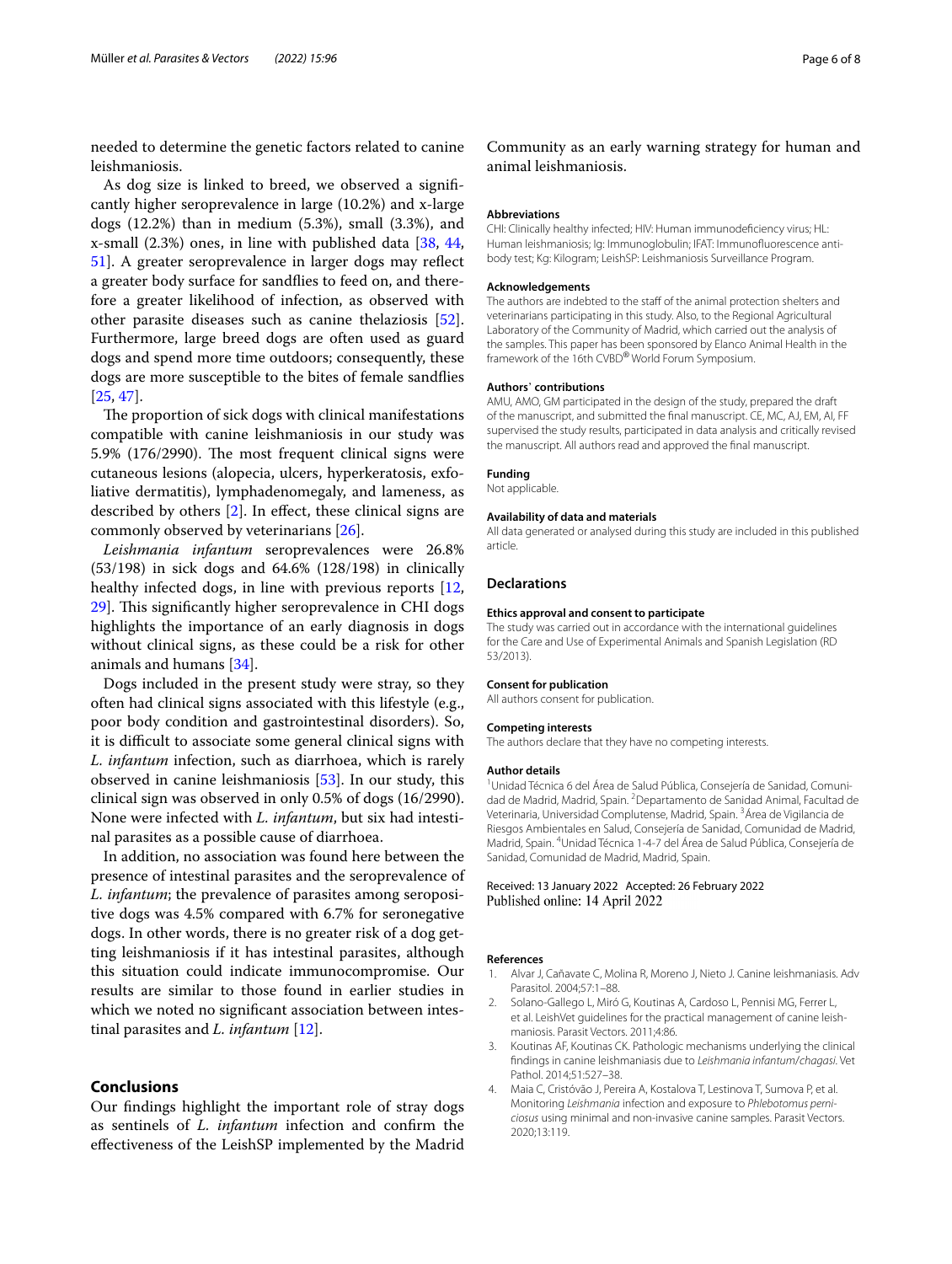- <span id="page-6-0"></span>5. Maurelli MP, Bosco A, Foglia Manzillo V, Vitale F, Giaquinto D, Ciuca L, et al. Clinical, molecular and serological diagnosis of canine leishmaniosis: an integrated approach. Vet Sci. 2020;7:43. [https://doi.org/10.3390/vetsc](https://doi.org/10.3390/vetsci7020043) [i7020043.](https://doi.org/10.3390/vetsci7020043)
- <span id="page-6-1"></span>6. WHO. Leishmaniasis. [https://www.who.int/es/news-room/fact-sheets/](https://www.who.int/es/news-room/fact-sheets/detail/leishmaniasis) [detail/leishmaniasis](https://www.who.int/es/news-room/fact-sheets/detail/leishmaniasis). 2022. Accessed 8 Jan 2022.
- <span id="page-6-2"></span>7. Valcárcel Y, Bastero R, Anegón M, González S, Gila A. The epidemiology of hospital admissions due to leishmaniasis in Spain (1999–2003). Enferm Infecc Microbiol Clin. 2008;26:278–81.
- <span id="page-6-3"></span>8. Arce A, Estirado A, Ordobas M, Sevilla S, García N, Moratilla L, et al. Reemergence of leishmaniasis in Spain: community outbreak in Madrid, Spain, 2009 to 2012. Euro Surveill. 2013;18:20546.
- <span id="page-6-4"></span>9. Consejería de Sanidad DdSP. Servicio de Epidemiología. Boletín Epidemiológico de la Comunidad de Madrid; [https://www.comunidad.madrid/](https://www.comunidad.madrid/servicios/salud/boletin-epidemiologico) [servicios/salud/boletin-epidemiologico](https://www.comunidad.madrid/servicios/salud/boletin-epidemiologico). 2019. Accessed 10 Dec 2021.
- <span id="page-6-5"></span>10. Molina R, Jiménez MI, Cruz I, Iriso A, Martín-Martín I, Sevillano O, et al. The hare (*Lepus granatensis*) as potential sylvatic reservoir of *Leishmania infantum* in Spain. Vet Parasitol. 2012;190:268–71.
- <span id="page-6-6"></span>11. González E, Jiménez M, Hernández S, Martín-Martín I, Molina R. Phlebotomine sand fy survey in the focus of leishmaniasis in Madrid, Spain (2012–2014): seasonal dynamics, *Leishmania infantum* infection rates and blood meal preferences. Parasit Vectors. 2017;10:368.
- <span id="page-6-7"></span>12. Miró G, Montoya A, Mateo M, Alonso A, García S, García A, et al. A leishmaniosis surveillance system among stray dogs in the region of Madrid: ten years of serodiagnosis (1996–2006). Parasitol Res. 2007;101:253–7.
- <span id="page-6-8"></span>13. Miro G, Ruperez C, Checa R, Galvez R, Hernandez L, Garcia M, et al. Current status of *L. infantum* infection in stray cats in the Madrid region (Spain): implications for the recent outbreak of human leishmaniosis? Parasit Vectors. 2014;7:112.
- <span id="page-6-9"></span>14. Montoya A, Garcia M, Galvez R, Checa R, Marino V, Sarquis J, et al. Implications of zoonotic and vector-borne parasites to free-roaming cats in central Spain. Vet Parasitol. 2018;251:125–30.
- <span id="page-6-10"></span>15. Miró G, Müller A, Montoya A, Checa R, Marino V, Marino E, et al. Epidemiological role of dogs since the human leishmaniosis outbreak in Madrid. Parasit Vectors. 2017;10:209.
- <span id="page-6-11"></span>16. García N, Moreno I, Alvarez J, de la Cruz ML, Navarro A, Pérez-Sancho M, et al. Evidence of *Leishmania infantum* infection in rabbits (*Oryctolagus cuniculus*) in a natural area in Madrid, Spain. Biomed Res Int. 2014;2014:318254.
- <span id="page-6-12"></span>17. Semenza JC, Suk JE. Vector-borne diseases and climate change: a European perspective. FEMS Microbiol Lett. 2018;365:fnx244.
- <span id="page-6-28"></span>18. Bladé I, Cacho I, Castro-Díez Y, Gomis D, González-Sampériz P, Miguel-Macho G, et al. Climate in Spain: past, present and future. Regional climate change assessment report. Spain: Ministerio de Ciencia e Innovación; 2010.
- <span id="page-6-13"></span>19. AEMET. Vigilancia del Clima. Resúmenes climatológicos Mensuales en España. Agencia Estatal de Meteorología-AEMET. [http://www.aemet.es/](http://www.aemet.es/es/serviciosclimatologicos/vigilancia_clima) [es/serviciosclimatologicos/vigilancia\\_clima](http://www.aemet.es/es/serviciosclimatologicos/vigilancia_clima). 2018. Accessed 12 Dec 2021.
- <span id="page-6-14"></span>20. Mancianti F, Meciani N. Specifc serodiagnosis of canine leishmaniasis by indirect immunofuorescence, indirect hemagglutination, and counterimmunoelectrophoresis. Am J Vet Res. 1988;49:1409–11.
- <span id="page-6-15"></span>21. Thienpont D, Rochette F, Vanparijs F. Diagnostic de verminose par examen coprologique. Beerse Belgique: Janssen Research Foundation; 1979.
- <span id="page-6-16"></span>22. Miro G, Mueller A, Montoya A, Checa R, Marino V, Marino E, et al. Epidemiological role of dogs since the human leishmaniosis outbreak in Madrid. Parasit Vectors. 2017;10:209.
- <span id="page-6-17"></span>23. Gálvez R, Montoya A, Cruz I, Fernández C, Martín O, Checa R, et al. Latest trends in *Leishmania infantum* infection in dogs in Spain, part I: mapped seroprevalence and sand fy distributions. Parasit Vectors. 2020;13:204.
- <span id="page-6-18"></span>24. Dantas-Torres F, Miró G, Baneth G, Bourdeau P, Breitschwerdt E, Capelli G, et al. Canine leishmaniasis control in the context of one health. Emerg Infect Dis. 2019;25:1–4.
- <span id="page-6-19"></span>25. Gálvez R, Miró G, Descalzo MA, Nieto J, Dado D, Martín O, et al. Emerging trends in the seroprevalence of canine leishmaniasis in the Madrid region (central Spain). Vet Parasitol. 2010;169:327–34.
- <span id="page-6-20"></span>26. Montoya A, Gálvez R, Checa R, Sarquis J, Plaza A, Barrera JP, et al. Latest trends in *L. infantum* infection in dogs in Spain, part II: current clinical management and control according to a national survey of veterinary practitioners. Parasit Vectors. 2020;13:205.
- <span id="page-6-21"></span>27. Suárez B, Isidoro-Fernández B, Santos-Sánz S, Sierra-Moros M, Molina-Moreno R, Astray-Mochales J, et al. Review of the current situation and
- <span id="page-6-22"></span>28. da Costa AP, Costa FB, Soares HS, Ramirez DG, de Carvalho AA, da Silva Ferreira JI, et al. Environmental factors and ecosystems associated with canine visceral leishmaniasis in Northeastern Brazil. Vector Borne Zoonotic Dis. 2015;15:765–74.
- <span id="page-6-41"></span>29. Carvalho AG, Luz JGG, Rodrigues LD, Dias JVL, Fontes CJF. High seroprevalence and peripheral spatial distribution of visceral leishmaniasis among domestic dogs in an emerging urban focus in Central Brazil: a crosssectional study. Pathog Glob Health. 2018;112:29–36.
- <span id="page-6-23"></span>30. de Lara-Silva FO, Michalsky É, Fortes-Dias CL, de Fiuza VO, Pessanha JE, Regina-Silva S, et al. Epidemiological aspects of vector, parasite, and domestic reservoir in areas of recent transmission and no reported human cases of visceral leishmaniasis in Brazil. Acta Trop. 2015;148:128–36.
- <span id="page-6-24"></span>31. Vilas F, Carpintero J, Sevilla S, Martínez A, Ordobás B, Bernal J, et al. Brote de leishmaniasis en la zona suroeste de la Comunidad de Madrid: Medidas de investigación y control medioambiental. Colvema Prof Vet. 2012;17:6–15.
- <span id="page-6-25"></span>32. Díaz-Regañón D, Roura X, Suárez ML, León M, Sainz Á. Serological evaluation of selected vector-borne pathogens in owned dogs from northern Spain based on a multicenter study using a commercial test. Parasit Vectors. 2020;13:301.
- <span id="page-6-26"></span>33. Corredor A, Gallego JF, Tesh RB, Morales A, De Carrasquilla CF, Young DG, et al. Epidemiology of visceral leishmaniasis in Colombia. Am J Trop Med Hyg. 1989;40:480–6.
- <span id="page-6-27"></span>34. Hernández L, Montoya A, Checa R, Dado D, Gálvez R, Otranto D, et al. Course of experimental infection of canine leishmaniosis: followup and utility of noninvasive diagnostic techniques. Vet Parasitol. 2015;207:149–55.
- <span id="page-6-29"></span>35. Lucientes J, Palmero J, Guarga JL, Gracia MJ, Peribáñez MA, Zárate J, et al. Risk of transmission of canine leishmaniosis in eastern Spain. Vet Rec. 2005;156:743–4.
- <span id="page-6-30"></span>36. Montoya-Alonso JA, Morchón R, Costa-Rodríguez N, Matos JI, Falcón-Cordón Y, Carretón E. Current distribution of selected vector-borne diseases in dogs in Spain. Front Vet Sci. 2020;7:564429.
- <span id="page-6-31"></span>37. Edo M, Marín-García PJ, Llobat L. Is the prevalence of *Leishmania infantum* linked to breeds in dogs? Characterization of seropositive dogs in Ibiza. Animals. 2021;1:9.
- <span id="page-6-32"></span>38. Miro G, Checa R, Montoya A, Hernandez L, Dado D, Galvez R. Current situation of *Leishmania infantum* infection in shelter dogs in northern Spain. Parasit Vectors. 2012;5:60.
- <span id="page-6-33"></span>39. Amusategui I, Sainz A, Aguirre E, Tesouro MA. Seroprevalence of *Leishmania infantum* in northwestern Spain, an area traditionally considered free of leishmaniasis. Ann NY Acad Sci. 2004;1026:154–7.
- <span id="page-6-34"></span>40. Solano-Gallego L, Koutinas A, Miró G, Cardoso L, Pennisi MG, Ferrer L, et al. Directions for the diagnosis, clinical staging, treatment and prevention of canine leishmaniosis. Vet Parasitol. 2009;165:1–18.
- <span id="page-6-35"></span>41. Attipa C, Solano-Gallego L, Papasouliotis K, Soutter F, Morris D, Helps C, et al. Association between canine leishmaniosis and *Ehrlichia canis* coinfection: a prospective case-control study. Parasit Vectors. 2018;11:184.
- <span id="page-6-36"></span>42. Muniesa A, Peris A, Castillo JA, de Blas I. Variations in seroprevalences of canine leishmaniasis: could it be a consequence of the population structure? Vet Parasitol. 2016;226:5–9.
- <span id="page-6-37"></span>43. Miranda S, Roura X, Picado A, Ferrer L, Ramis A. Characterization of sex, age, and breed for a population of canine leishmaniosis diseased dogs. Res Vet Sci. 2008;85:35–8.
- <span id="page-6-38"></span>44. Rombolà P, Barlozzari G, Carvelli A, Scarpulla M, Iacoponi F, Macrì G. Seroprevalence and risk factors associated with exposure to *Leishmania infantum* in dogs, in an endemic Mediterranean region. PLoS ONE. 2021;16:e0244923.
- <span id="page-6-39"></span>45. Travi BL, Osorio Y, Melby PC, Chandrasekar B, Arteaga L, Saravia NG. Gender is a major determinant of the clinical evolution and immune response in hamsters infected with *Leishmania* spp. Infect Immun. 2002;70:2288–96.
- <span id="page-6-40"></span>46. Cardoso L, Schallig HD, Neto F, Kroon N, Rodrigues M. Serological survey of *Leishmania* infection in dogs from the municipality of Peso da Régua (Alto Douro, Portugal) using the direct agglutination test (DAT) and fast agglutination screening test (FAST). Acta Trop. 2004;91:95–100.